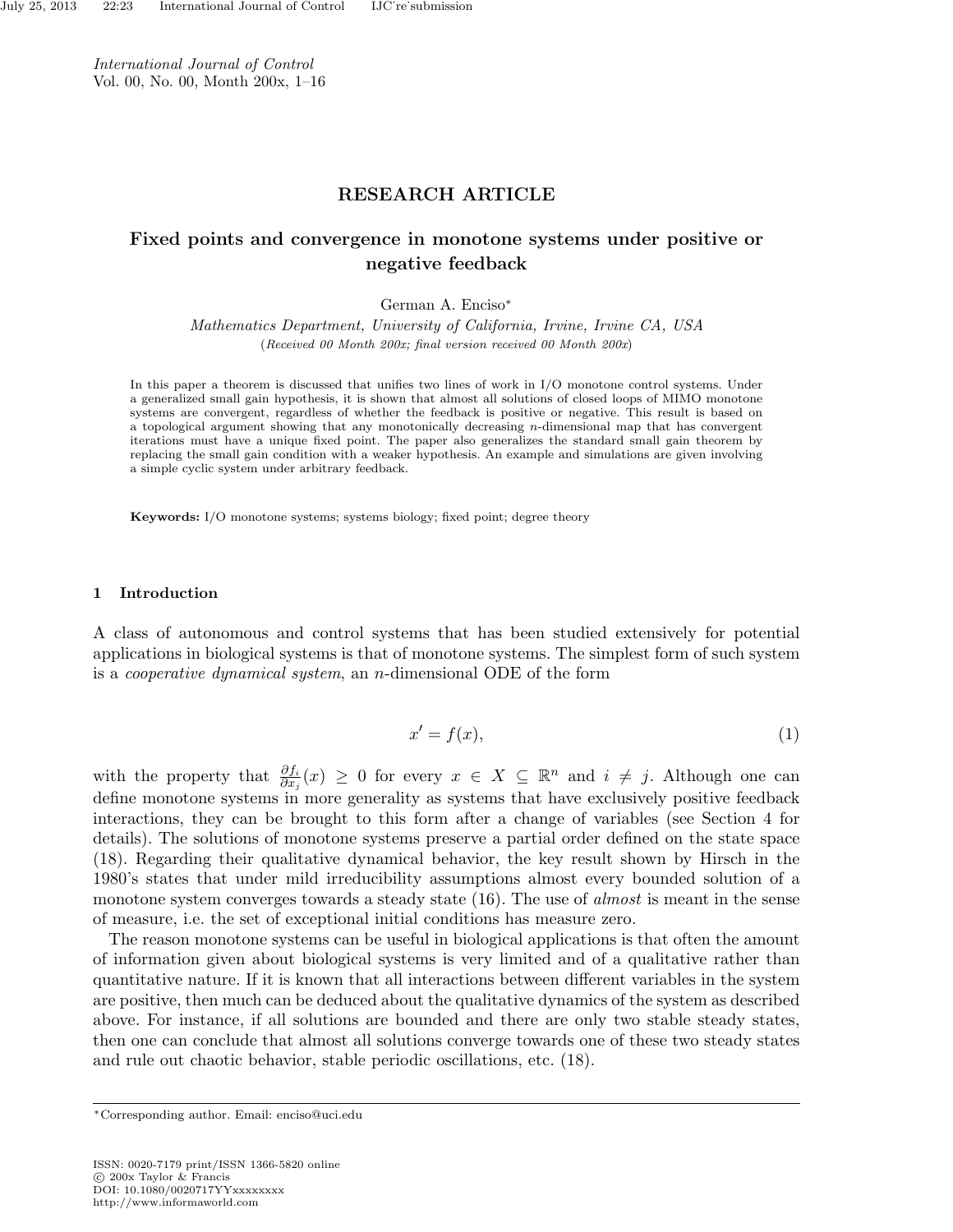The theory of monotone systems was extended to systems with inputs and outputs by Sontag and Angeli in a series of papers  $(2, 3)$ . Again in the simplest case, an input/output  $(I/O)$  system

$$
x' = f(x, u), \quad y = h(x) \tag{2}
$$

is cooperative if  $\frac{\partial f_i}{\partial x_j}(x, u) \geq 0$ ,  $\frac{\partial f_i}{\partial u_k}(x, u) \geq 0$  for every  $i, j = 1 \dots n$ ,  $i \neq j$ ,  $k = 1 \dots m$ , and every  $x \in X \subseteq \mathbb{R}^n, u \in U \subseteq \mathbb{R}^m$ . Assume for simplicity that  $X, U$  are box sets i.e. Cartesian products of bounded or unbounded intervals. Two different types of feedback are considered. In positive feedback I/O systems it is assumed that  $\frac{\partial h_k}{\partial x_i}(x) \geq 0$  for all  $k, i$  and all  $x \in X$ , and in negative feedback systems  $\frac{\partial h_k}{\partial x_i}(x) \leq 0$  for all k, i and all x. The closed loop of an I/O cooperative system is an autonomous control system defined as

$$
x' = f(x, h(x)).
$$
\n(3)

In the positive feedback case the closed loop is itself a cooperative system (2) and can therefore be studied using techniques from monotone systems theory. This is not the case in nontrivial systems under negative feedback. System (2) is assumed to converge globally towards a unique equilibrium  $g^X(u)$  under any constant input  $u \in U$ , and the function  $g(u) = h(g^X(u))$  is called the I/O characteristic of the system. We make the standing assumption that if  $q(e) = e$ , then  $g'(e)$  has no eigenvalue of magnitude 1 (nondegeneracy).

The I/O characteristic  $g(u)$  can be potentially measured experimentally, and it provides an amount of quantitative information complementing the qualitative assumptions. Specifically, it was shown that the stable steady states of the cooperative closed loop  $x' = f(x, h(x))$  are in bijective correspondence with the stable fixed points of  $g(u)$ . Therefore in the positive feedback case, one can determine whether the system is multistable or monostable by examining  $q(u)$ alone. Originally described in (2), this result has been generalized and applied to various specific models in (8, 12), among others.

In the negative feedback case, the literature has focused around nonlinear small gain results. Specifically, it was shown (3) that if all solutions of the system

$$
u_{k+1} = g(u_k) \tag{4}
$$

converge towards a unique fixed point  $\bar{u}$ , then the closed loop (3) has a globally attractive steady state  $g^X(\bar{u})$ . This seminal result, known as the *small gain theorem* for I/O monotone control systems, enables an analysis of many non-monotone dynamical systems using ideas from monotone systems theory. It was generalized, expanded, or applied in several references including  $(9, 10, 15, 17)$ .

Notice that although the positive and negative feedback frameworks are very similar, the growing literature has focused on one case or the other, with largely no unifying results. (A different approach for unification in mixed feedback systems is being pursued in the manuscript  $(21).$ 

## Contributions of this paper

An idea originally proposed by Eduardo Sontag (22) is to alter the hypothesis that (4) has a unique globally attractive fixed point, and to assume instead that almost every solution converges towards some fixed point which may depend on the initial condition. One can call this the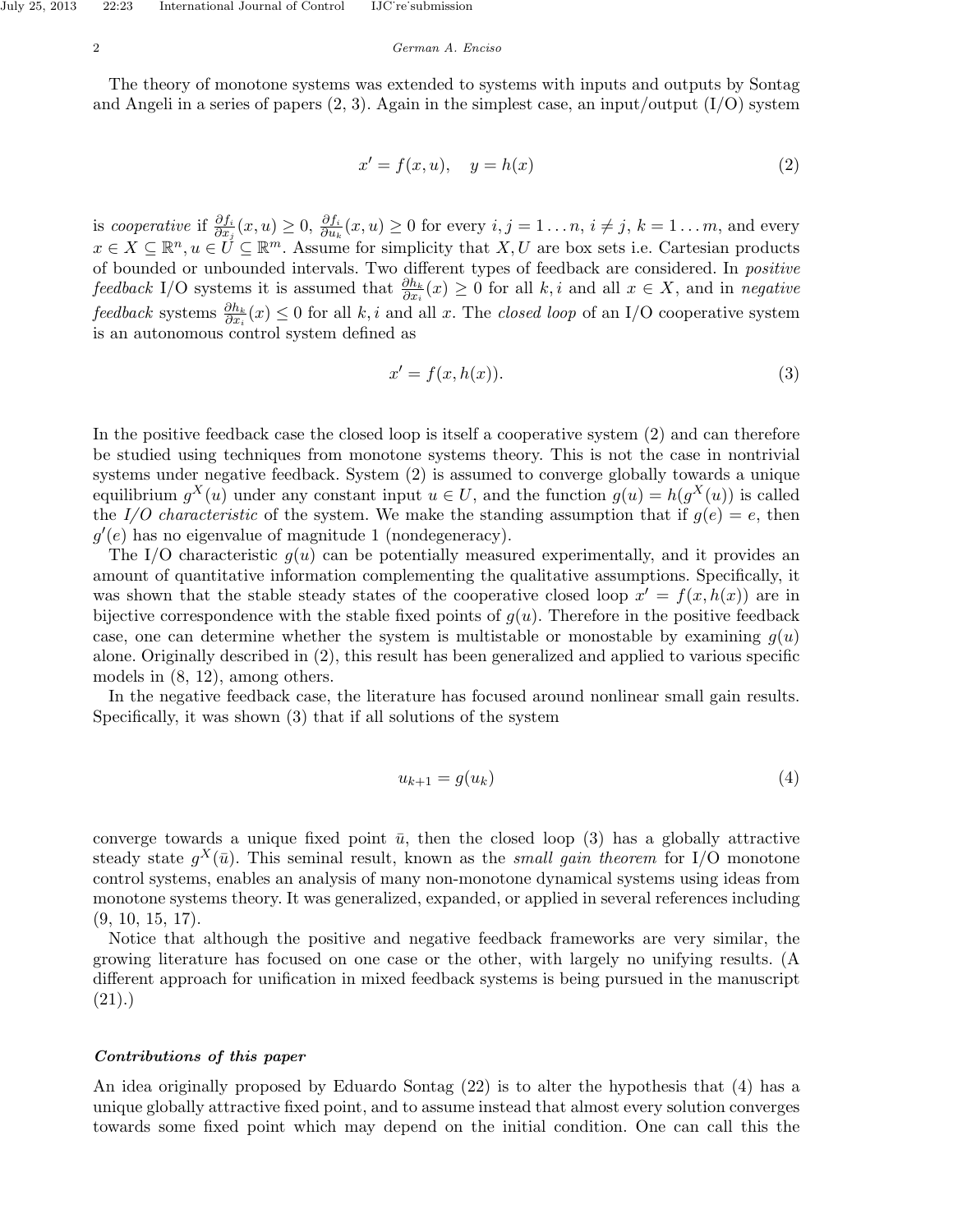generalized small gain condition, GSGC. If there are multiple locally stable fixed points of (4), Sontag conjectured that the solutions of the closed loop may converge towards one of multiple stable steady states, an important improvement over the original result. Condition GSGC was also devised as a way to unify the negative and positive feedback frameworks. Another interesting effort to generalize the small gain theorem is the work by Malisoff and de Leenheer (17), where the I/O characteristic was allowed to be multivalued and the authors consider an associated discrete inclusion corresponding to (4).

In this paper, the open conjecture is resolved in a negative sense. Assuming the generalized small gain condition GSGC, along with irreducibility and mild regularity assumptions, it is proved that  $g(u)$  can only have one fixed point. This means that the generalized small gain theorem collapses into the standard theorem, as GSGC is equivalent to the standard convergence of all solutions of (4) towards a unique fixed point. It is shown that monotonically decreasing, irreducible m-dimensional maps with convergent iterations can only have one fixed point (Theorem 3.3), which is surprising and of interest by itself. Its proof makes use of topological degree theory and various linear algebra tools.

Although GSGC may not lead to multistable systems in the negative feedback case, it does satisfy the more general intended purpose to unify the positive and negative feedback frameworks in the I/O monotone literature. Given such a system under either positive or negative feedback, under GSGC and mild irreducibility conditions almost every solution of the closed loop converges towards a stable steady state (Theorem 4.2). In the negative feedback case this equilibrium is unique, but in the positive feedback case the system can be multistable.

While the main idea for this unified statement is simple, the additional technical assumptions of the positive and negative feedback results are different, and a nontrivial part of the work is to find a common set of additional assumptions that fit both frameworks. In particular, the negative feedback result makes irreducibility assumptions on the I/O characteristic, while the positive feedback results in the literature tend to assume irreducibility of the closed loop system. It is shown here that assuming irreducibility of the closed loop is sufficient for both cases.

In Section 2 linear I/O cooperative systems under positive or negative feedback are considered, and it is shown that if the closed loop is irreducible, then the I/O characteristic is also irreducible. Section 3 uses topological tools to show that under GSGC, the I/O characteristic of a system under negative feedback must have a unique fixed point. Section 4 describes and proves a theorem that unifies both the positive and negative feedback frameworks for multiple input, multiple output (MIMO) systems. Section 5 discusses a simple example of a cyclic feedback loop of arbitrary sign, together with simulations illustrating the use of Theorem 4.2. Section 6 discusses a case when the same system can be decomposed as a positive or negative feedback loop.

## 2 Irreducibility of I/O characteristics

This section is concerned with linear cooperative systems, with or without inputs. A linear system  $x' = Ax$  can be seen to be cooperative if and only if all non-diagonal entries of A are nonnegative. In this case the matrix  $A$  itself is called cooperative. Given any linear system  $x' = Ax$  on  $\mathbb{R}^n$ , associate to it the directed graph G with nodes  $x_1, \ldots, x_n$  and a directed edge from  $x_i$  to  $x_j$  if and only if  $A_{ji} \neq 0$ . Each edge can be labeled as positive or negative depending on the sign of  $a_{ii}$ . If G is strongly connected, the linear system is said to be *irreducible*. A path on the directed graph is meant in the usual sense, and it consists of a set of edges of the form  $(x_{i_1}, x_{i_2}), (x_{i_2}, x_{i_3}), \ldots, (x_{i_{p-1}}, x_{i_p})$ . Also, a few standard notations are used involving order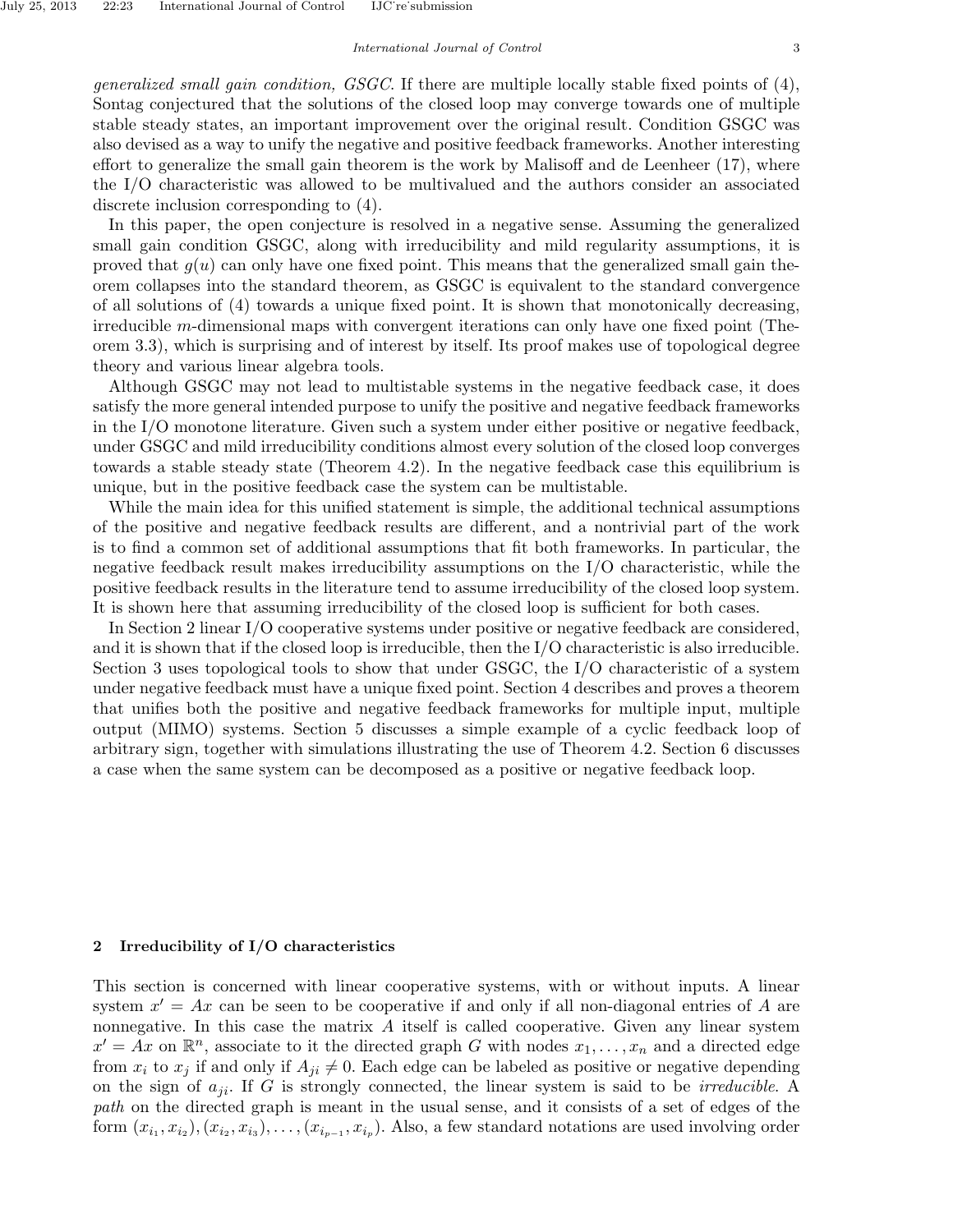relations in multiple dimensions. Given two vectors  $x, y \in \mathbb{R}^k$ , define

$$
x \le y
$$
 if  $x_i \le y_i$  for all  $i = 1...k$ ,  
 $x \ll y$  if  $x_i < y_i$  for all  $i = 1...k$ ,  
 $x < y$  if  $x \le y$ ,  $x \ne y$ .

Similarly for  $\geq, \gg, \gg$ . Using this notation, a cooperative system satisfies that if  $x(t)$ ,  $y(t)$  are two solutions and  $x(0) \leq y(0)$ , then  $x(t) \leq y(t)$  for every  $t \geq 0$  (18). The first lemma is standard but it is included for the sake of completeness. Recall that a square matrix  $A$  is  $Hurwitz$  if all its eigenvalues have negative real part.

Lemma 2.1 Suppose that the matrix A is cooperative and Hurwitz. Then all entries of  $P :=$  $-A^{-1}$  are nonnegative. Moreover for every  $i, j, i \neq j$ , there exists a path from  $x_i$  to  $x_j$  on the graph of A if and only if  $P_{ii} > 0$ .

*Proof* Consider a solution  $x(t)$  of the system  $x' = Ax$ . Then

$$
A \int_0^\infty x(t) dt = \int_0^\infty x'(t) dt = -x(0)
$$

and  $Px(0) = -A^{-1}x(0) = \int_0^\infty x(t) dt$ . If  $x(0) \ge 0$ , then  $x(t) \ge 0$  for all  $t > 0$  by cooperativity, so that  $Px(0) \geq 0$  and all entries of P are nonnegative. Also, setting  $x(0) = e_i$  we have

$$
P_{ji} = [Pe_i]_j = \int_0^\infty x_j(t) \, dt.
$$

If there exists a path from  $x_i$  to  $x_j$  on the graph of A, then  $x_i(t) > 0$  for every  $t > 0$  by cooperativity of  $x' = Ax$ , and therefore  $P_{ji} > 0$ . Conversely if there is no path from  $x_i$  to  $x_j$ , then a solution with initial condition  $e_i$  satisfies  $x_j(t) = 0$ , hence  $P_{ji} = 0$ .

Consider a cooperative I/O control system under positive feedback

$$
x' = Ax + Bu, \quad y = Cx.
$$
 (5)

That is, all off-diagonal entries of  $A$  and all entries of  $B, C$  are nonnegative. Assuming that A is Hurwitz, one can easily show that the I/O characteristic of the system is well defined by the matrix  $-CA^{-1}B$ . Also, the closed loop of the system is given by the matrix  $A + BC$ . The following lemma relates the irreducibility of this matrix with that of the closed loop system.

Lemma 2.2 Consider a Hurwitz cooperative linear control system (5) under positive feedback. Assume that all the columns of B, and all the rows of C, are nonzero. If  $A + BC$  is irreducible, then  $-CA^{-1}B$  is irreducible.

# Proof

Consider the graph G of the closed loop matrix  $A + BC$ , and the graph G' of the matrix A. Due to the cooperativity assumptions,  $G'$  is a subgraph of G. If there is a directed path in  $G'$ from the variable  $x_k$  to  $x_l$ , then the lk-entry of  $P := -A^{-1}$  is positive by the above lemma (and vice versa). Define for any input variable  $u_i$  the set of nodes in the graph  $R_i := \{x_k \mid [B]_{ki} \neq 0\},\$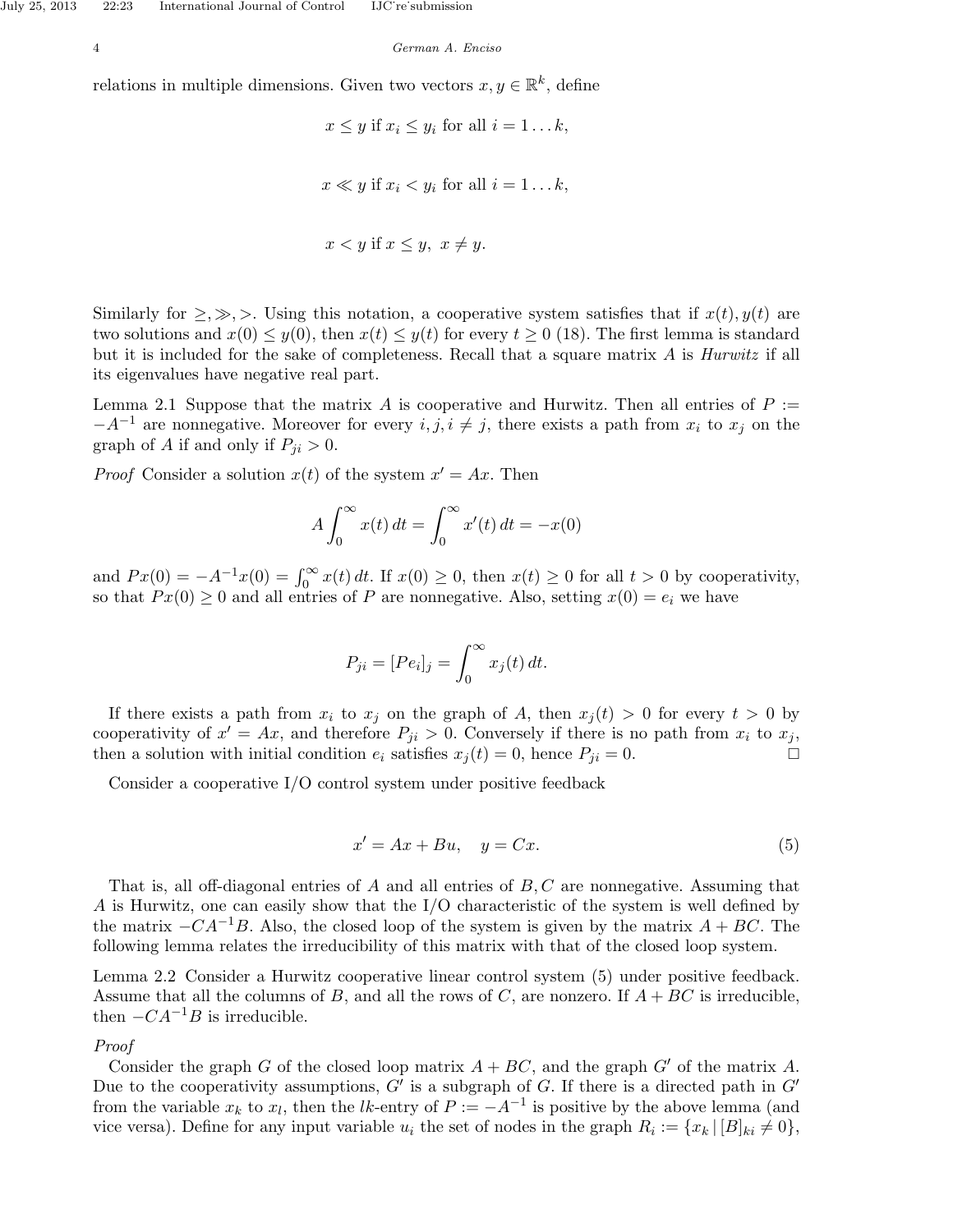and for  $y_i$  the set of nodes  $S_i := \{x_l | [C]_{il} \neq 0\}$ . By the assumptions in the statement, these sets are nonempty for every  $u_i$  and  $y_i$ .

We have that

$$
[-CA^{-1}B]_{ij} = [CPB]_{ij} = \sum_{k,l=1...n} c_{il} p_{lk} b_{kj}, \qquad (6)
$$

where  $i \neq j$ ,  $b_{ij} = [B]_{ij}$ ,  $c_{ij} = [C]_{ij}$ ,  $p_{ij} = [P]_{ij}$ . By cooperativity,  $c_{il}p_{lk}b_{kj} \geq 0$  for each k, l. Therefore,  $[-CA^{-1}B]_{ij} \neq 0$  if and only if there exist k, l such that  $c_{il} \neq 0$ ,  $p_{lk} \neq 0$ ,  $b_{kj} \neq 0$ . From the discussion above and the previous lemma, it follows that  $[-CA^{-1}B]_{ij} \neq 0$  if and only if there exist  $x_k \in R_j$  and  $x_l \in S_i$  such that there is a directed path from  $x_k$  to  $x_l$  in  $G'$ .

Observe that if an edge  $(x_l, x_k)$  is in G but not in G', then necessarily  $[BC]_{kl} \neq 0$ . This is because in that case  $[A]_{kl} = 0$  but  $[A + BC]_{kl} \neq 0$ . Therefore there must exist i such that  $b_{ki} \neq 0, c_{il} \neq 0$ , in other words  $x_k \in R_i, x_l \in S_i$ .

Now consider two fixed input nodes  $u_i, u_j, i \neq j$ , and suppose that  $A + BC$  is irreducible. To prove irreducibility of CPB we find as follows a sequence  $u_i = u_{h_0}, \ldots, u_{h_{N+1}} = u_j$ , such that  $[-CA^{-1}B]_{h_{\lambda}h_{\lambda+1}} \neq 0, \lambda = 0 \ldots N$ . Let  $x_k \in R_i$ ,  $x_l \in S_j$ , and consider a directed path in G from  $x_k$  to  $x_l$ . Denote all edges on this path that are not on G' as  $(x_{f_1}, x_{g_1}), \ldots (x_{f_N}, x_{g_N})$ . Now for each  $\lambda = 1, \ldots, N$ , let  $h_{\lambda}$  be such that  $x_{f_{\lambda}} \in S_{h_{\lambda}}, x_{g_{\lambda}} \in R_{h_{\lambda}}$ . Since  $x_k \in R_i = R_{h(0)}, x_{f_1} \in S_{h_1}$ , and there is a path from  $x_k$  to  $x_{f_1}$  along G', then  $\left[\check{CPB}\right]_{h(0)h(1)} \neq 0$ . Similarly by construction, it holds that  $[CPB]_{h_{\lambda}h_{\lambda+1}} \neq 0$ , for  $\lambda = 1 \dots N$ .

Observe that if one of the columns of B (or one of the rows of C) is zero, then  $CA^{-1}B$  may not be irreducible. However these assumptions are mild - if a column of  $B$  is zero, then one can simply eliminate the unused input from the system without any change in the dynamics. Similarly for unused outputs.

For the sake of completeness, the following proposition is stated and proved, which gives sufficient conditions for the equivalence of the irreducibility of  $A + BC$  and  $-CA^{-1}B$ . The key concepts used here are known as weak excitability/transparency and were defined in (2). Consider the directed graph defined by the open loop system using the nodes  $x_i$ ,  $u_i$ ,  $y_i$ . We say that there exists a path from  $u_i$  to  $x_j$  if there is k such that  $B_{ki} \neq 0$  and  $-A_{jk}^{-1} > 0$  (see Lemma 2.1. Similarly with paths from a state variable to an output variable. We say that a system is *weakly* excitable and weakly transparent if every input (state) variable has a path leading to some state (output) variable, and every output (state) variable has a path leading to it from some state (input) variable.

Proposition 2.3 Consider a Hurwitz, cooperative linear control system (5). Assume also that the system is weakly excitable and weakly transparent. Then  $A + BC$  is irreducible if and only if  $-CA^{-1}B$  is irreducible.

*Proof* Following up on the proof of Lemma 2.2, note that if for some variables  $x_k$ ,  $x_l$  and  $u_i$  it holds that  $x_l \in R_i$ ,  $x_k \in S_i$ , then necessarily  $[BC]_{lk} \neq 0$ , and therefore  $(x_k, x_l)$  is an edge in G.

The assumptions of weak excitability and weak transparency imply the remaining hypotheses of the previous result. They also allow us to assume the following statement: for every  $x_l$ , there exist  $u_i$  and  $x_k \in R_i$   $(x_k \in S_i)$  such that there is a path on G' from  $x_k$  to  $x_l$  (from  $x_l$  to  $x_k$ ). Assume that  $-CA^{-1}B$  is irreducible. Given any  $x_k$ ,  $x_l$ ,  $k \neq l$ , find a path from  $x_k$  to  $x_{k'} \in S_i$ and from  $x_{l'} \in R_j$  to  $x_l$ . Find a sequence  $u_i = u_{h_1}, \ldots, u_{h_N} = u_j$ , such that  $[-CA^{-1}B]_{h_{\lambda+1}h_{\lambda}} \neq 0$ ,  $\lambda = 1...N - 1$ , and use the equivalence after equation (6) and the paragraph above to find a directed path from  $x_k$  to  $x_l$ . .

Having proved Lemma 2.2 for the positive feedback case, the corresponding result for negative feedback control systems is surprisingly simple. A cooperative system (5) under negative feedback is of the form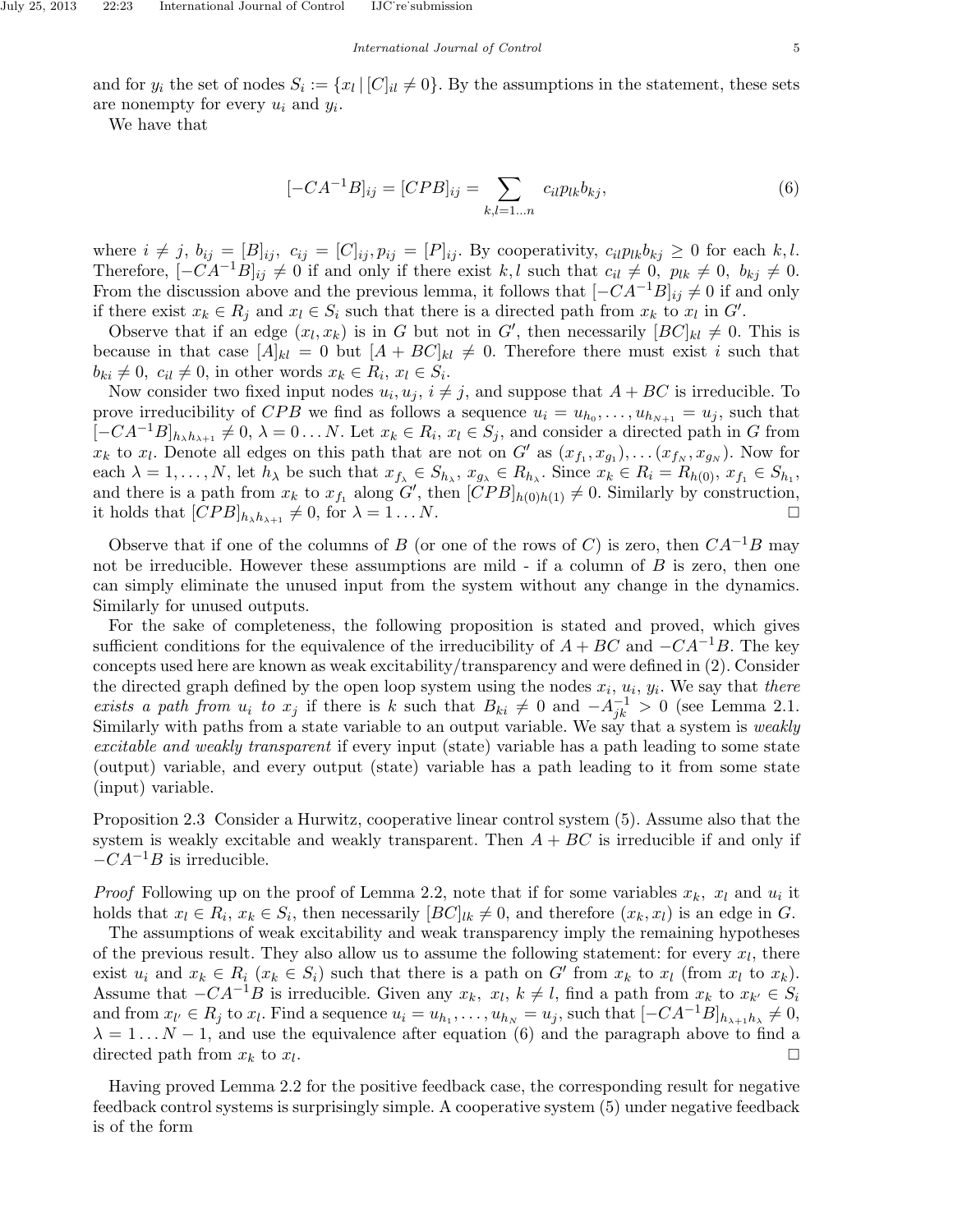$$
x' = Ax + Bu, \quad y = -Cx,\tag{7}
$$

under the same assumptions for the matrices  $A, B, C$ .

Theorem 2.4 Consider a Hurwitz cooperative linear control system under positive (5) or negative  $(7)$  feedback. Assume that all the columns of B, and all the rows of C, are nonzero. If the closed loop matrix  $A\pm BC$  is irreducible, then the I/O characteristic matrix  $\mp CA^{-1}B$  is also irreducible.

Proof The positive feedback case was proved in Lemma 2.2. For the remaining negative feedback case, recall that the closed loop matrix is  $A - BC$ , and the I/O characteristic matrix is  $CA^{-1}B$ .

We prove that the (unsigned) interaction graph for  $A - BC$  is a subgraph of that for  $A + BC$ . Suppose that  $[A - BC]_{ij} \neq 0$  for  $i \neq j$ . In case that  $A_{ij} > 0$ , then also  $[A + BC]_{ij} > A_{ij}$  is nonzero. Since A is cooperative, the only other alternative is  $A_{ij} = 0$ , in which case  $[A + BC]_{ij} =$  $-[A - BC]_{ij} \neq 0$ . Thus by irreducibility of the matrix  $A - BC$ , the matrix  $A + BC$  is also irreducible.

By Lemma 2.2 it follows that  $-CA^{-1}B$  is irreducible. But then  $CA^{-1}B$  is also irreducible since it has the same nonzero entries.

## 3 Convergent monotonically decreasing maps

In this section we prove an interesting topological property of monotonically decreasing maps  $g: U \to U, U \subseteq \mathbb{R}^m$ , that is, functions with the property that if  $u \leq v$  then  $g(u) \geq g(v)$ . Assuming that the generic iteration of this map converges towards a fixed point, it is shown that under regularity and nondegeneracy assumptions  $g$  can only have a unique fixed point.

Lemma 3.1 For  $U \subseteq \mathbb{R}^m$ , let  $g: U \to int U$  be a  $C^2$  monotonically decreasing map. Let  $g'(e)$  be irreducible for any fixed point  $e \in U$ , and assume that a.e. solution of (4) is convergent. Then g cannot have any exponentially unstable fixed point.

## Proof

Suppose that g does have an exponentially unstable fixed point  $e \in U$ . Since  $g'(e)$  is irreducible, the cooperative matrix  $-g'(e)$  is also irreducible and therefore strongly cooperative (18). By the Perron-Frobenius theorem, there exists  $\lambda > 1$  and  $v \gg 0$  such that  $g'(e)v = -\lambda v$ . Define  $u := e + \epsilon v$ , where  $\epsilon$  is small enough that  $u \in \text{int } U$ . Then

$$
g(u) = g(e + \epsilon v) = g(e) + g'(e)\epsilon v + o(\epsilon) = e - \lambda \epsilon v + o(\epsilon),
$$

$$
g^{(2)}(u) = g(g(u)) = g(e - \lambda \epsilon v + o(\epsilon)) = g(e) + g'(e)(-\lambda \epsilon v + o(\epsilon)) + o(\epsilon) = e + \lambda^2 \epsilon v + o(\epsilon).
$$

Therefore for sufficiently small  $\epsilon$ 

$$
u - g(u) = (1 + \lambda)\epsilon v + o(\epsilon) \gg 0,
$$

$$
g^{(2)}(u) - u = \epsilon(\lambda^2 - 1)v + o(\epsilon) \gg 0.
$$

This implies the inequality

$$
g(u) < u < g(g(u))\tag{8}
$$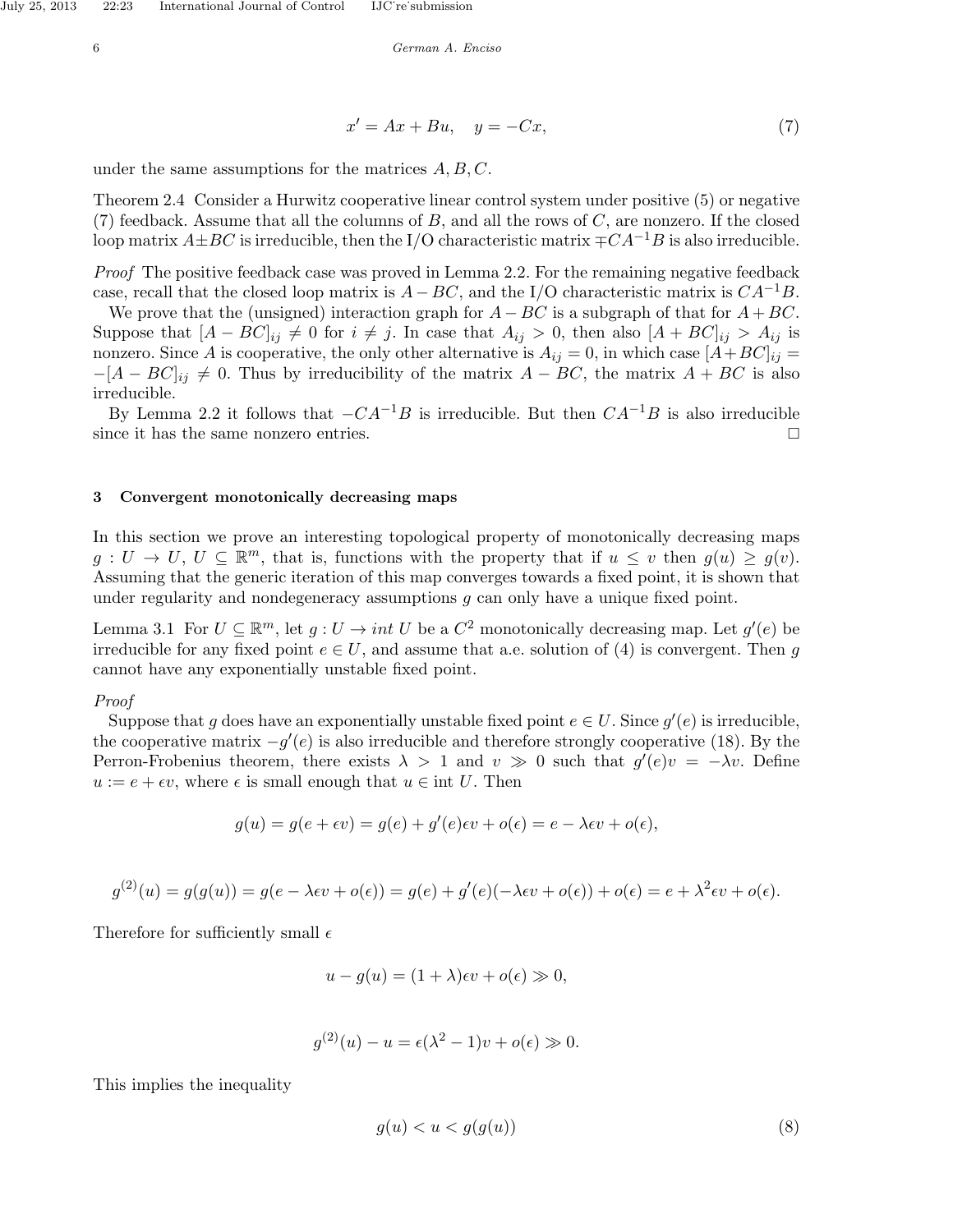for some  $u \in int U$ . We will show now that this inequality is inconsistent with the assumption of generic convergence towards a fixed point, which implies a contradiction. The following inequality follows directly from (8) and antimonotonicity, again using  $g^{(p)}$  to denote the p-th iteration of g:

$$
\dots g^{(5)}(u) \le g^{(3)}(u) \le g(u) < u < g^{(2)}(u) \le g^{(4)}(u) \le \dots
$$

In particular, the sequence  $g^{(i)}(u)$  cannnot converge. Let z be such that  $u \ll z$ . Then  $g^{(2)}(u) \leq$  $g^{(2)}(z)$ , and more generally  $g^{(2k)}(u) \leq g^{(2k)}(z)$  for all  $k = 1, 2, ...$  Also  $g^{(2k+1)}(z) \leq g^{(2k+1)}(u)$ for all  $k = 0, 1, 2, \ldots$  Therefore  $g^{(i)}(z)$  does not converge either. Since  $u \in \text{int } U$ , the set of such z has nonzero measure, which violates the a.e. convergence condition.

The following lemma uses a topological argument to ensure that if a discrete system defined on the unit ball  $B$  in  $\mathbb{R}^m$  has two stable fixed points, then it must also have one exponentially unstable fixed point. For details on the background of degree theory in  $\mathbb{R}^m$ , the reader is referred to (7) and (20).

Lemma 3.2 Suppose that  $g: B \to B$  is a  $C^2$  function,  $g(x) \neq x$  on  $\partial B$ , and that 1 is not an eigenvalue of the matrix  $g'(e)$  whenever  $g(e) = e$  (nondegeneracy). Suppose also that g has two Lyapunov stable fixed points. Then  $q$  must have at least one exponentially unstable fixed point.

## Proof

Define  $f : B \to \mathbb{R}^m$  by  $f(x) = g(x) - x$ . Then f has no zeros on  $\partial B$ , and any zero of  $f(x)$  in B has nonsingular linearization. Moreover, the system  $x' = f(x)$  has two exponentially stable steady states in B, and each has degree  $(-1)^m$  with respect to the function  $f(x)$  ((7), Theorem 2.11.5). The degree  $deg(f, B)$  is also equal to  $(-1)^m$  ((7), proof of Theorem 2.11.4). Since

$$
deg(f, B) = \sum_{y \in f^{-1}(0)} deg(f, y),
$$

there must exist another zero  $x_0$  of f in B such that  $deg(f, x_0) \neq (-1)^m$ . Clearly  $x_0$  cannot be exponentially stable, therefore there is an eigenvalue  $\lambda$  of  $f'(x_0)$  such that  $\text{Re }\lambda \geq 0, \lambda \neq 0$ . But then  $\lambda + 1$  is eigenvalue of  $g'(x_0)$ , and  $|\lambda + 1| > 1$ . This shows that g has an exponentially unstable fixed point.

Theorem 3.3 Suppose  $U \subseteq \mathbb{R}^m$  is a box set and  $g: U \to int U$  is a  $C^2$ , bounded, nondegenerate, monotonically decreasing function such that system (4) has a.e. convergent solutions. Also assume that for every fixed point  $e, g'(e)$  is irreducible. Then g has a unique fixed point.

*Proof* Since g is bounded, we can restrict it to a bounded invariant subset,  $g: \hat{U} \to \hat{U}$ , where  $\hat{U} \subseteq U$  is homeomorphic to the closed unit ball, and all fixed points of g are contained within int  $U$ .

It follows from Lemma 3.1 that  $g$  cannot have an exponentially unstable fixed point. On the other hand, the result in the last lemma transfers to the nondegenerate function  $q: \tilde{U} \rightarrow$ U by homeomorphism with the unit ball. So if g had two stable fixed points, it would also have an exponentially unstable fixed point, leading again to a contradiction. It follows from nondegeneracy that  $q$  cannot have weakly unstable fixed points. Hence it only has one fixed point, and this fixed point is exponentially stable.

As a corollary, a generalization of the small gain theorem in (10) is proved. It is a more general result because it replaces the standard small gain condition with the weaker condition GSGC. On the other hand this can be considered a negative answer to the conjecture, since no multistability for the closed loop can be obtained.

Corollary 3.4 Consider a  $C^2$  cooperative MIMO control system (2) under negative feedback,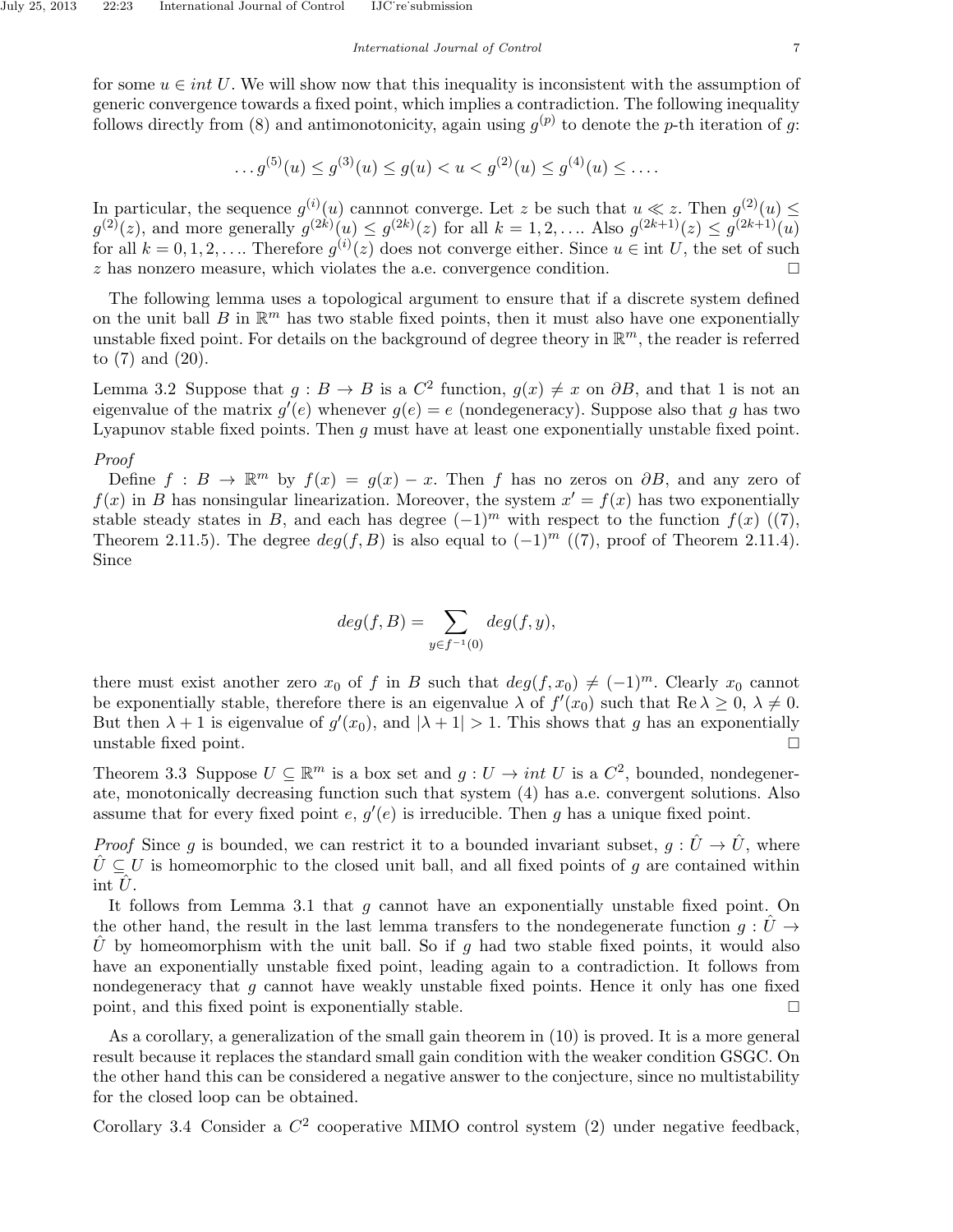and let the I/O characteristic  $g: U \to int U$  be bounded and nondegenerate. If GSGC holds, then the solutions of the closed loop of system (2) converge globally towards a unique steady state.

*Proof* As a direct consequence of Theorem 3.3, the I/O characteristic function  $g(u)$  has a unique fixed point  $\bar{u}$ . Therefore by GSGC almost every solution of (4) must converge towards  $\bar{u}$ . In fact every solution must converge towards this fixed point, since every  $u \in U$  can be bound from above and below by converging states,  $v \leq u \leq w$ . Therefore the standard small gain condition in Theorem 2 of (10) is satisfied, and the conclusion follows.  $\Box$ 

# 4 Unified Positive/Negative Feedback Theorem

Having proved the preliminary results, in order to state the main result a more general definition for monotoncity is discussed. An  $I/O$  control system (2) is called *orthant monotone* if there exist  $\delta_i \in \{-1, 1\}$  for  $i = 1 \ldots n$ , and  $\tau_k \in \{-1, 1\}$  for  $k = 1 \ldots m$ , such that

$$
\delta_i \delta_j \frac{\partial f_i}{\partial x_j}(x, u) \ge 0, \quad \delta_i \tau_k \frac{\partial f_i}{\partial u_k}(x, u) \ge 0
$$

for every  $i, j = 1 \ldots n$ ,  $i \neq j$ ,  $k = 1 \ldots m$ ,  $x \in X$ , and  $u \in U$ . It is said to be under *positive* feedback if

$$
\delta_i \tau_k \frac{\partial h_k}{\partial x_i}(x) \ge 0,
$$

and under negative feedback if

$$
\delta_i \tau_k \frac{\partial h_k}{\partial x_i}(x) \le 0,
$$

again for every  $i = 1 \dots n$ ,  $k = 1 \dots m$ ,  $x \in X$ . An I/O control system is orthant monotone if and only if the signed digraph of the system including the states and the inputs contains no unordered closed loops of negative parity (2). On the other hand the following result holds.

Lemma 4.1 Given an orthant monotone system (2) under positive or negative feedback, define the new variables  $z_i := \delta_i x_i, v_k := \tau_k u_k$ . With respect to these new variables, system (2) is I/O cooperative, under positive or negative feedback respectively.

### Proof

For given i and k, one can replace  $x_i$  by  $\delta_i z_i$  and  $u_k$  by  $\tau_k v_k$  in the equation to obtain the new system

$$
z_i' = \delta_i x_i' = \delta_i f_i(\delta z, \tau v), \quad v_k = \tau_k h(\delta z), \tag{9}
$$

where  $\delta z$  is shorthand notation for  $(\delta_1 z_1, \ldots, \delta_n z_n)$  and similarly for  $\tau v$ . One can verify that

$$
\frac{\partial}{\partial z_j}\delta_i f_i(\delta z, \tau v) = \delta_i \delta_j f_i(\delta z, \tau v) \ge 0, \quad \frac{\partial}{\partial v_k}\delta_i f_i(\delta z, \tau v) = \delta_i \tau_k f_i(\delta z, \tau v) \ge 0.
$$

Also

$$
\frac{\partial}{\partial z_i} \tau_k h_k(\delta z) = \delta_i \tau_k h_k(\delta z) \ge 0
$$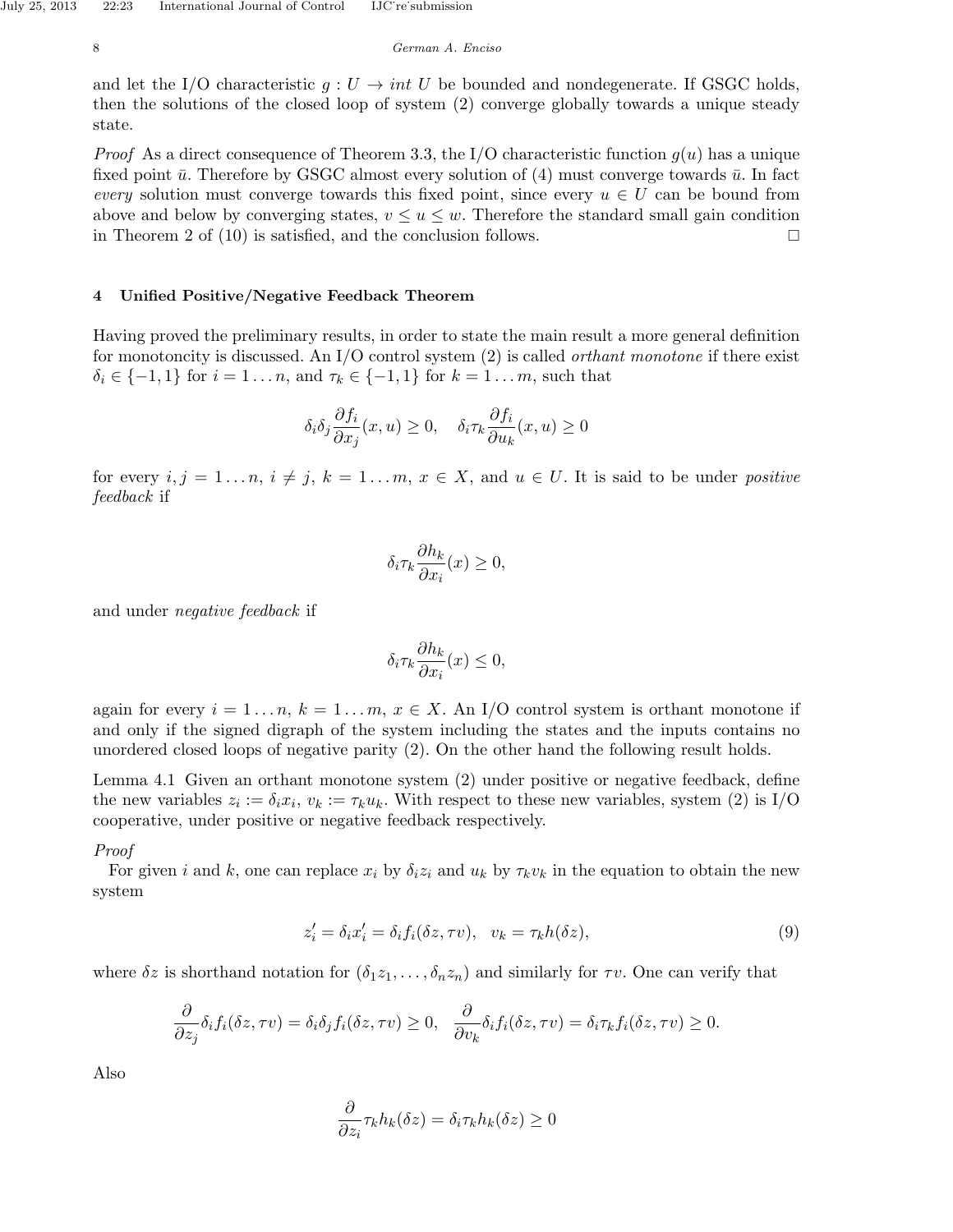in the positive feedback case, and similarly in the negative feedback case.  $\Box$ 

In that sense, much of what can be proved for cooperative I/O systems generalizes to arbitrary orthant monotone systems.

Consider an I/O orthant monotone control system (2) with a well defined I/O characteristic  $g: U \to U$ , and its corresponding closed loop system (3). In the positive feedback case, and under conditions of nondegeneracy and irreducibility, it has been established that almost every solution of the closed loop (3) converges towards a stable steady state, and that these stable steady states are in bijective correspondence with the stable fixed points of (4). See (12) and the included references for various forms of this result. In the negative feedback case, if all solutions of (4) converge towards a unique equilibrium, then (3) is globally attractive towards one steady state (2, 3).

The topological argument in Section 3 and the irreducibility results from Section 2 are used now to address both positive and negative feedback systems in the same framework. An I/O control system (2) is said to be *sign-definite* if the sign of each of  $\partial f_i/\partial x_j$ ,  $\partial f_i/\partial u_k$ ,  $\partial h_k/\partial x_j$ (positive, negative, or zero) does not change as a function of x or  $u$ . Such a system has a well defined signed, directed graph G after linearization around any point.

Theorem 4.2 Consider a  $C^2$  sign-definite, orthant monotone control system (2) under either positive or negative feedback. Assume that the Jacobian of the closed loop (3) is nonsingular at steady states and irreducible at every  $x \in X$ . Also assume that there is a well defined, bounded I/O characteristic  $q: U \to \text{int } U$ . Finally, suppose that the system satisfies the generalized small gain condition GSGC.

Then almost every bounded solution of the closed loop (3) converges towards a (not necessarily unique) stable equilibrium. Moreover, the stable equilibria of (3) are in bijection with the stable fixed points of (4) via the map  $x \to h(x)$ .

### Proof

Notice that all the assumptions on the  $I/O$  control system, including irreducibility, nonsingularity, nondegeneracy and the convergence of the iterations of the I/O characteristic, are preserved after making the simple change of variables described in Lemma 4.1. Also, the qualitative behavior of the new system is the same as that of the original system. Thus one can without loss of generality assume that the original system is cooperative, i.e.  $\delta_i = 1, \tau_k = 1$  for all  $i, k$ .

In the positive feedback case, the closed loop is strongly cooperative since the Jacobian is irreducible (19). Therefore almost every bounded solution converges towards the set of equilibria, as stated in the Hirsch generic convergence theorem (16). A strengthening of that result is Theorem 7 of (13), which uses the smoothness of the system to guarantee in this context that the generic bounded solution converges towards a stable steady state. The bijection between the stable equilibria of the closed loop and those of the discrete system (4) is established in Theorem 4.6 of (12).

In the negative feedback case, the aim is to prove the hypotheses of Theorem 3.3. The I/O characteristic function  $g: U \to int U$  is  $C^2$  by the implicit function theorem and the fact that  $\det(\frac{\partial}{\partial x}f(x,u)) \neq 0$  for the function  $f(x,u)$  (nondegeneracy). This function is monotonically decreasing by construction, see also Sontag and Angeli (3).

Consider a fixed point  $e \in U$  of g, and its corresponding steady state  $z \in X$ . One can linearize around these points to obtain the system (7), where  $A = \partial f / \partial x(z, e)$ ,  $B = \partial f / \partial u(z, e)$ , and  $C = -h'(z)$ . Then  $g'(e) = CA^{-1}B$  and  $A - BC$  is the linearization of the closed loop at  $x = z$ . The linearization is itself a Hurwitz cooperative I/O system under negative feedback. One can assume that the columns of B and rows of C are nonzero from the fact that the system  $(2)$  is sign-definite: if any such row or column was equal to zero, then it would remain equal to zero under linearization of (2) around any  $u \in U$ ,  $x \in X$ , in which case that input or output could be removed without loss of generality. By hypothesis  $A - BC$  is irreducible, hence by Theorem 2.4  $g'(e)$  is also irreducible. Therefore the linearization of  $-g$  around e is strongly cooperative.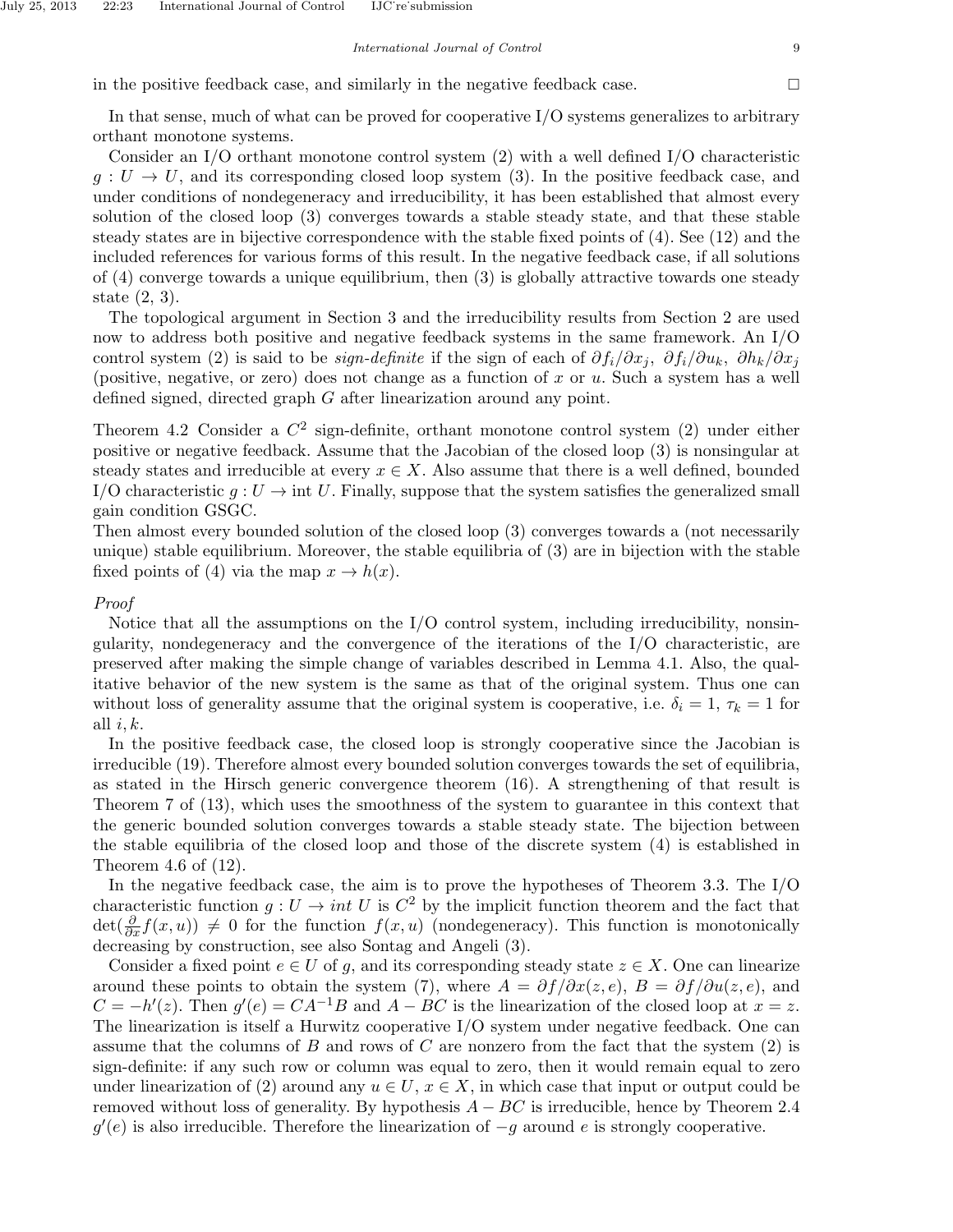It follows from Sylvester's determinant formula (1) that

$$
\det(A - BC) = \det(A)\det(I - A^{-1}BC) = \det(A)\det(I + C(-A^{-1})B)
$$

$$
= \det(A)(-1)^n \det(CA^{-1}B - I).
$$

By hypothesis,  $det(A - BC) \neq 0$ . Therefore  $\lambda = 0$  is not an eigenvalue of  $CA^{-1}B - I$ , i.e.  $\lambda = 1$  is not an eigenvalue of  $CA^{-1}B = g'(e)$ , and g is nondegenerate.

Having satisfied all assumptions of Theorem 3.3, one can conclude that  $q(u)$  has a unique fixed point  $e \in U$ .

Now we use the framework established for the small gain theorem for negative feedback systems in  $(10)$ . It needs to be proved that *every* solution of  $(4)$  converges towards the unique steady state e. Since  $g: U \to int U$ , it is sufficient to consider a given initial condition  $u_0 \in int U$ . By generic convergence towards equilibria, there exist  $a < u_0 < b$  such that  $g^k(a) \to e, g^k(b) \to e$ . Using the reverse order property of the map g, it follows easily that  $u_k = g^k(u_0) \to e$ .

All assumptions H1-H4 in (10) are satisfied. By Theorem 2 in that paper it follows that every bounded solution of the closed loop converges towards the state  $z \in X$  associated with e. The bijection between the unique steady state and the unique fixed point of  $g$  still holds, thus completing the proof.

 $\Box$ 

#### 5 Example

As a simple application to illustrate this result, consider the cyclic system

$$
x'_{1} = g_{1}(x_{n}) - \alpha_{1}x_{1},
$$
  
\n
$$
x'_{i} = g_{i}(x_{i-1}) - \alpha_{i}x_{i}, \quad i = 2, ..., n,
$$
\n(10)

where  $g_i(x) : [0, \infty) \to (0, \infty)$  are  $C^2$ , bounded nonlinear functions such that  $g'_i(s) \neq 0$  for all s (i.e. each  $g_i$  is increasing or decreasing), and  $\alpha_i > 0$  for  $i = 1, \ldots n$ . Assume that this system is defined on the state space  $X = [0, \infty)^n$ . This system can be easily seen to be the closed loop of the following control system:

$$
x'_{1} = g_{1}(u) - \alpha_{1}x_{1},
$$
  
\n
$$
x'_{i} = g_{i}(x_{i-1}) - \alpha_{i}x_{i}, \quad i = 2,...,n, \quad h(x) = x_{n}.
$$
\n(11)

The I/O characteristic  $g(u)$  of this open loop system is well defined, see also below. In the negative feedback case (e.g. when an odd number of  $g_i$  are decreasing), this system has been studied e.g. in (11). In the positive feedback case it is a simple example of a monotone dynamical system. In the current unified framework we don't need to worry about the sign of the feedback but can state and prove the following result.

Proposition 5.1 Suppose that the Jacobian of (10) is nonsingular at steady states, and that almost every solution of the discrete system  $u_{k+1} = g(u_k)$  is convergent. Then almost every solution of (10) is also convergent. Moreover, the map  $x \to x_n$  is a bijection between the steady states of (10) and the fixed points of  $g(u)$ .

### Proof

We need to prove that the assumptions of Theorem 4.2 are satisfied. First, the open loop system (11) must be shown to be orthant monotone. This is obvious in light of the loop representation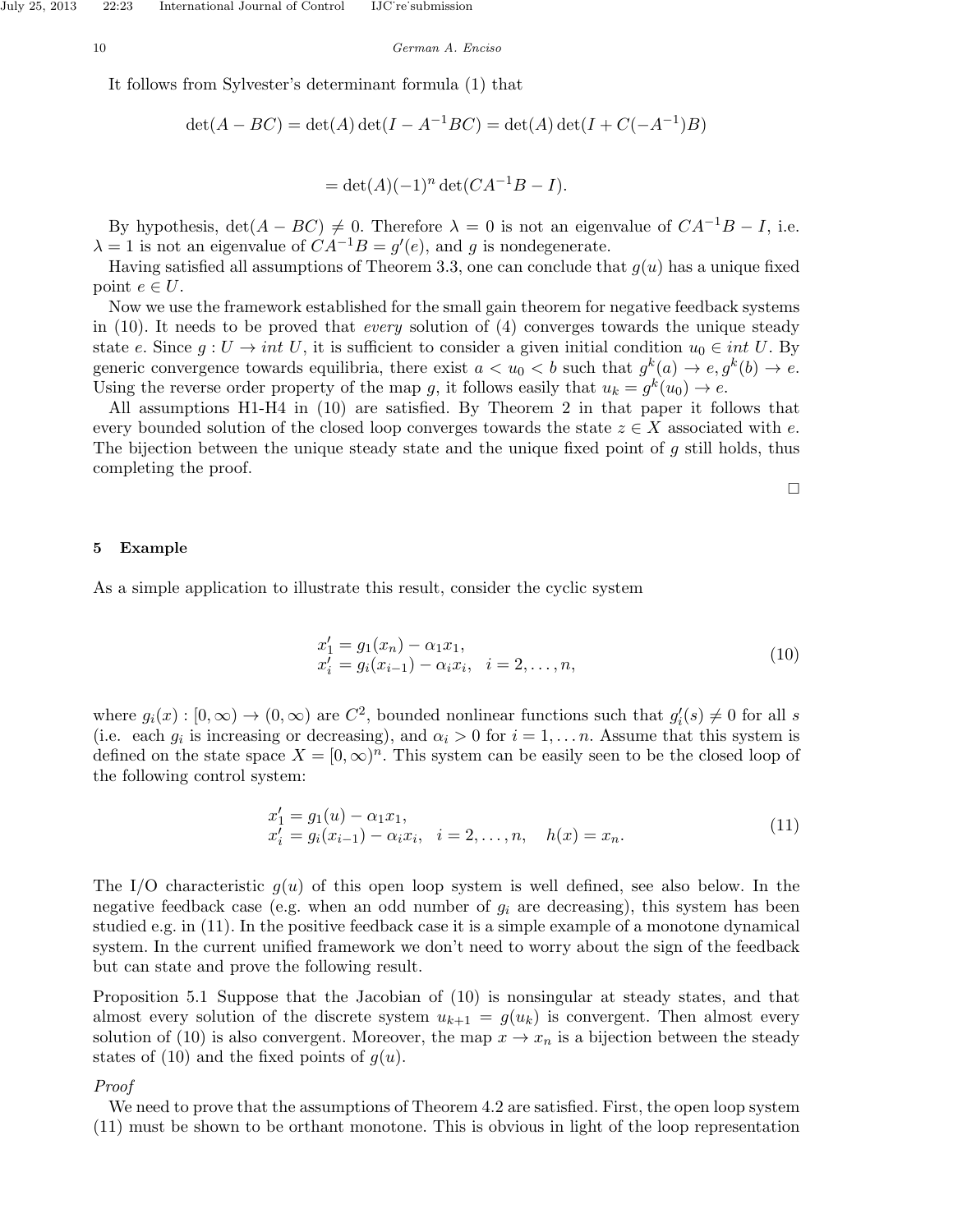

Figure 1. Simulations of the cyclic system (10) for  $n = 4$  (positive feedback). Several sample solutions of the 1D discrete system  $u_{k+1} = g(u_k)$  (a,c) are compared with sample solutions of the corresponding continuous dynamical system (b,d). Horizontal dotted lines indicate the fixed points and steady states of the system, respectively.

of the system since the open loop system has no actual feedback loops, but for illustration let us find the corresponding  $\delta_i$ , and  $\tau$ . For  $i = 1 \ldots n$ , let  $\pi_i \in \{-1, 1\}$  be defined such that  $\pi_i g_i'(s) > 0$ . Then define the product  $\delta_i := \pi_1 \dots \pi_i$ , for  $i = 1 \dots n$ . Notice that  $\delta_i \delta_{i-1} = \pi_i$ , for  $i = 2 \dots n$ . So

$$
\delta_i \delta_{i-1} g'_i(x_{i-1}) = \pi_i g'_i(x_{i-1}) > 0, \quad i = 2 \dots n.
$$

Setting  $\tau = 1$ , notice also that  $\tau \delta_1 g_1'(u) = \pi_1 g_1'(u) > 0$ . In this way (2) is an orthant monotone I/O system. Finally, given that  $h(x) = x_n$ ,  $\delta_n \tau \partial h / \partial x_n = \delta_n$ , which has the same sign as the overall feedback of the system.

The I/O characteristic of (11) is

$$
g(u) = \frac{1}{\alpha_n} g_n \circ \frac{1}{\alpha_{n-1}} g_{n-1} \circ \dots \circ \frac{1}{\alpha_1} g_1(u),
$$

and it is increasing or decreasing depending on the sign of  $\delta_n$ .

Now we can verify the remaining assumptions of Theorem 4.2. The Jacobian of (10) is clearly irreducible , and it is nonsingular at steady states by assumption. The Jacobian of the open loop system (11) is an upper diagonal matrix with nonzero diagonal entries and it is therefore nonsingular, hence the characteristic g is nondegenerate. The characteristic function  $g:[0,\infty) \to$  $(0, \infty)$  is also bounded.

By Theorem 4.2, every bounded solution of the closed loop (10) is convergent. The map  $x \to h(x) = x_n$  establishes a bijection between steady states of (10) and the fixed points of  $g(u)$ .  $\Box$ 

Several simulations were carried out to further illustrate this result. In system (10), set for the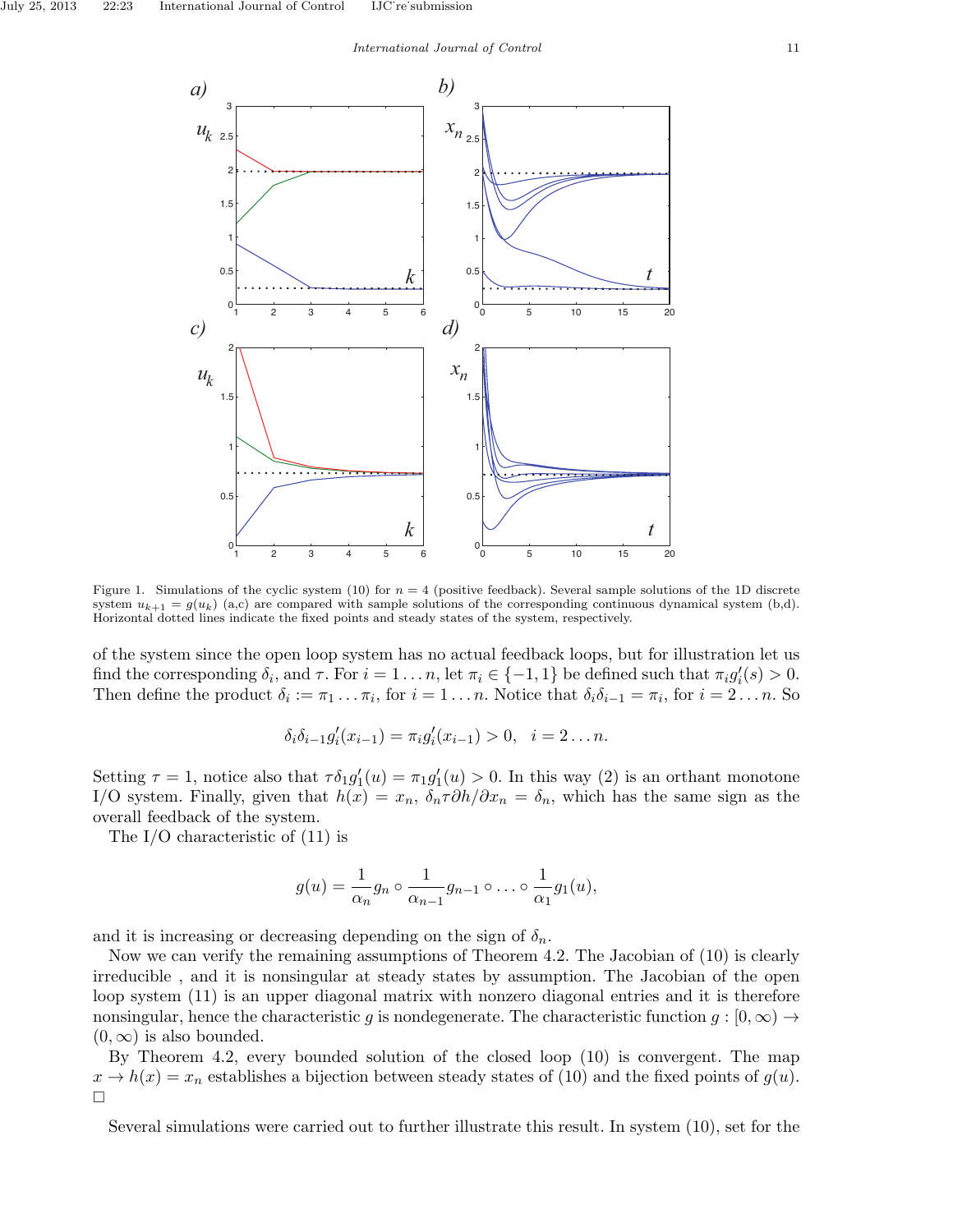sake of the argument

$$
g_i(s) = \frac{K_i^{h_i}}{K_i^{h_i} + x^{h_i}},
$$

a classical sigmoidal, decreasing regulatory function. Then the system is under negative feedback for odd  $n$  and under positive feedback for even  $n$ . For simplicity the parameters were chosen for this system as  $K_i = 1$ ,  $h_i = 3$  for all i. However the degradation terms  $\alpha_i$  were varied. In Figure 1 the case  $n = 4$  is considered. In Figure 1a), setting  $a_i = 0.5$  for all i, several sample solutions of the discrete system  $u_{k+1} = g(u_k)$  are shown, illustrating that there are two fixed points towards which the solutions converge. For Figure 1b), several random initial conditions for the closed loop (10) are chosen, showing only the values of  $x_n(t)$  over time for each simulation. Depending on the initial condition,  $x_n$  converges towards one of two possible steady state values. Notice the correspondence in the values of the steady states in Figure 1a,b). In Figure 1c,d) a similar situation is shown for  $a_i = 1, i = 1...n$ . The solutions of the discrete system converge towards a unique fixed point, and in the simulations of the cyclic system  $x_n(t)$  converges towards this same value.

In Figure 2, the case  $n = 5$  is considered using exactly the same parameters. In Figure 2a), using the values  $a_i = 0.5$ , one can see a single typical simulation of the discrete system, showing that the solutions of the system do not converge towards a steady state. In Figure 2b) a single sample solution of the closed loop (10) with the same parameters is displayed, showing the formation of periodic oscillations. For Figure 2c,d), the parameters  $a_i$  were set to 1 for all i. Figure 2c) shows three separate simulations of the discrete system, and these solutions are convergent towards a single fixed point. In Figure 2d) a single generic simulation of the system is produced showing all system variables. Once again notice the correspondence between the value of the fixed point in c) and the steady state in d). If the parameters  $K_i, \alpha_i, h_i$  were varied for different  $i$ , the correspondence would only hold for the steady state value of the variable  $x_n$ . Overall, Proposition 5.1 applies in three out of the four simulations, and the remaining simulation illustrates what can happen when the assumptions don't hold.

### 6 Feedback Ambivalence

It is interesting that sometimes the same system can be described as a positive feedback or a negative feedback of I/O monotone systems. Consider two single input, single output (SISO), cooperative negative feedback systems

$$
x_1' = f_1(x_1, u_1), \quad x_2' = f_2(x_2, u_2), \quad y_1 = h_1(x_1), \quad y_2 = h_2(x_2), \tag{12}
$$

with decreasing I/O characteristic functions  $g_1(u_1)$ ,  $g_2(u_2)$  respectively. Setting  $u_1 = y_2, u_2 = y_1$ results in the closed loop system

$$
x_1' = f_1(x_1, h_2(x_2)), \quad x_2' = f_2(x_2, h_1(x_1)).
$$
\n(13)

System  $(13)$  is also the closed loop of the I/O system

$$
x_1' = f_1(x_1, u_1), \quad x_2' = f_2(x_2, h_1(x_1)), \quad u_1 = h_2(x_2), \tag{14}
$$

which is orthant monotone by setting  $\delta_1 = 1$ ,  $\delta_2 = -1$ ,  $\tau = 1$ . This open loop is under positive feedback, since the output satisfies  $\delta_2 \tau \partial h_2 / \partial x_2 \geq 0$ . Viewing (13) as a closed loop in this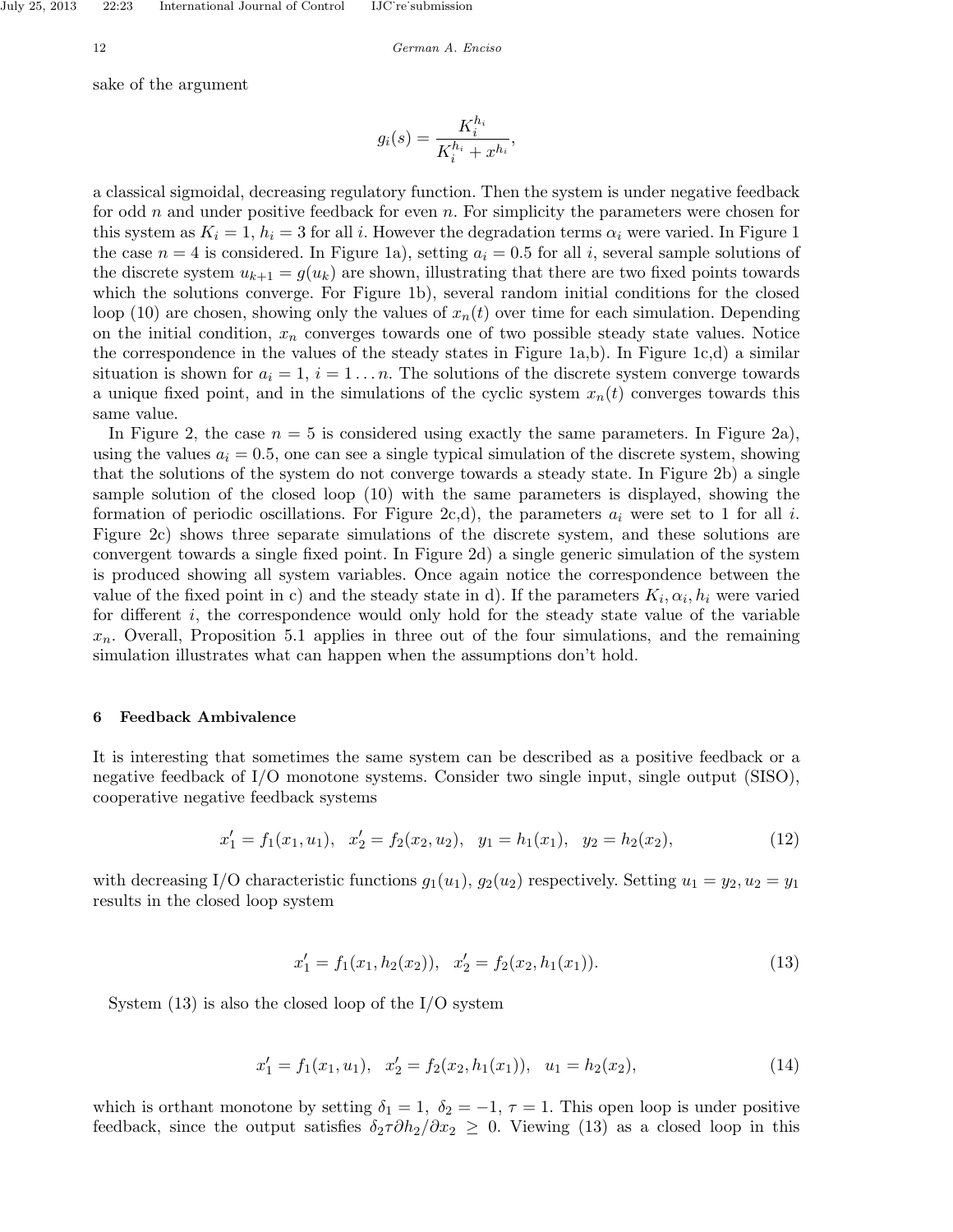

Figure 2. Simulations of the cyclic system (10) for  $n = 5$  (negative feedback). Sample solutions of the 1D discrete system  $u_{k+1} = g(u_k)$  (a,c) are compared with a single solution of the corresponding continuous system (b,d).

way, with an increasing I/O function  $g(u_1) = g_2(g_1(u_1))$ , Theorem 4.2 guarantees under mild hypotheses that the solutions of the system converge a.e. to the steady states corresponding to the fixed points of g.

On the other hand, (13) is the closed loop of the cooperative open system (12) with negative feedback output  $(x_1, x_2) \rightarrow (h_2(x_2), h_1(x_1))$ . One would think that Theorem 4.2 might apply here and lead to a proof of the convergence of the solutions of  $(13)$  towards one of several steady states. The I/O characterstic of that system is  $G(u_1, u_2) = (g_2(u_2), g_1(u_1))$ , and the associated discrete system is

$$
u^{k+1} = (g_2(u_2^k), g_1(u_1^k)).
$$
\n(15)

If the increasing function g has a single fixed point, then Proposition 5.1 might apply equally to both scenarios and imply the global attractivity of (13) towards a unique steady state. But suppose g has three fixed points,  $a_1, a_2, a_3 \in \mathbb{R}$ . For any  $i, j = 1...3$ , the pair  $(a_i, g_1(a_j))$  is a 2-cycle of (15):

$$
G(a_i,g_1(a_j)) = (g_2(g_1(a_j)),g_1(a_i)) = (g(a_j),g_1(a_i)) = (a_j,g_1(a_i)),
$$

and similarly  $G(a_j, g_1(a_i)) = (a_i, g_1(a_j))$ . In fact if, say,  $a_1$  and  $a_3$  are stable fixed points of the system  $u_{k+1} = g(u_n)$ , then the 2-cycle  $(a_1, g_1(a_3))$ ,  $(a_3, g_1(a_1))$  above can be seen to be stable for the system (15). In this way, the negative feedback system cannot satisfy the condition GSGC. That is, the same multistable system can be described in terms of positive or negative feedback, but while the positive feedback formulation applies, the negative feedback formulation does not satisfy the hypotheses of the theorem.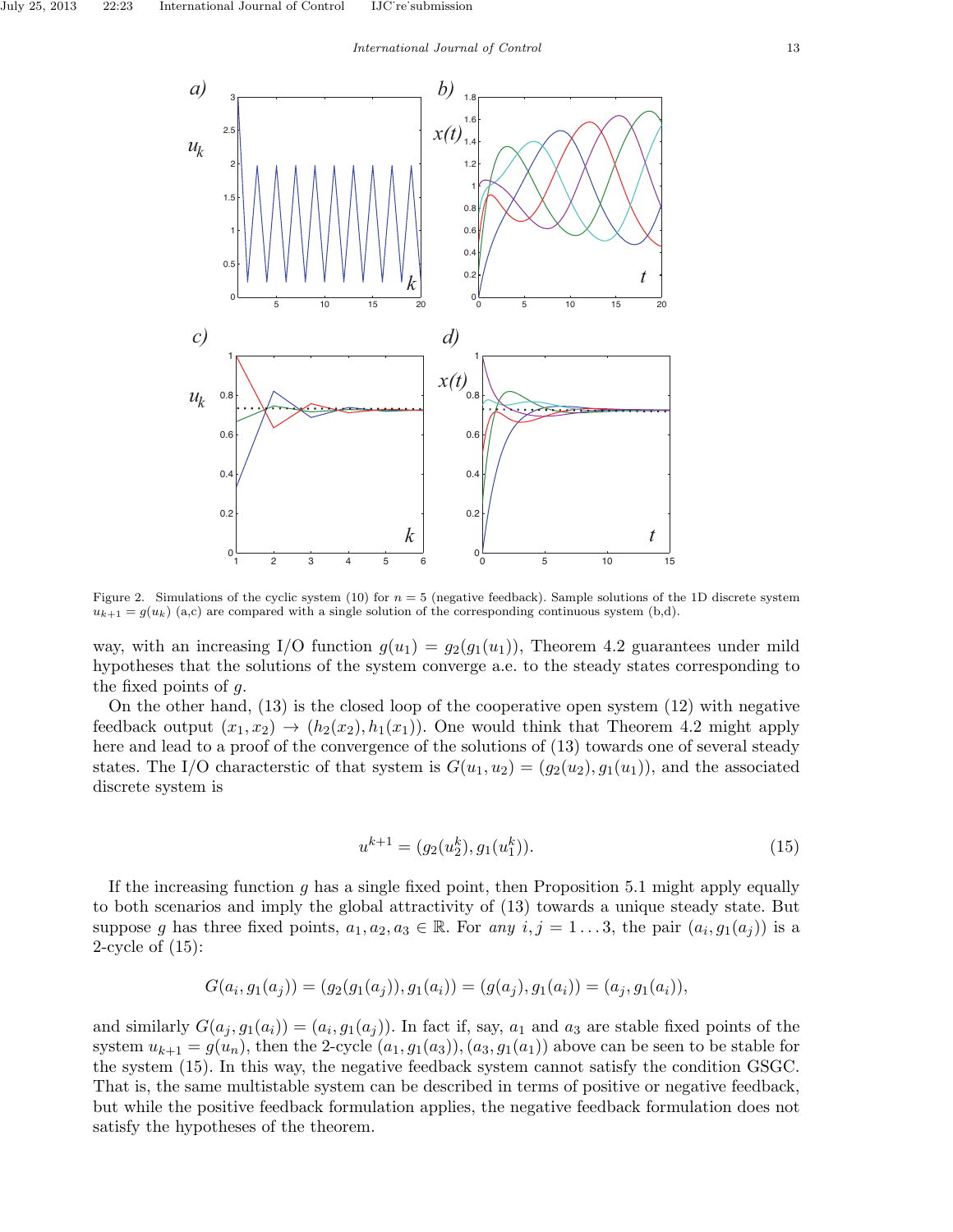## 7 Conjectures on Delay and Reaction Diffusion Equations

The main result in this paper, Therorem 4.2, could open the door to further generalizations of the theory of monotone systems, since it allows to compare the positive and negative feedback cases in the same context. One immediate extension of the results would be their generalization to infinite dimensional systems such as systems with delays and reaction-diffusion equations. In this section two results are stated as conjectures, the details of the proofs will be left for future work. One difficulty in writing complete proofs lies in determining additional regularity assumptions that are compatible with existing results for both positive and negative feedback systems.

Consider first the case of delay equations, in particular the system

$$
x' = f(x(t), u), \quad y = h(x(t - \tau)), \tag{16}
$$

for fixed  $\tau \geq 0$ , and such that for  $\tau = 0$  the system is a monotone I/O system under positive or negative feedback.

Conjecture 7.1 Suppose that system (16) satisfies the assumptions of Theorem 4.2 when  $\tau = 0$ . Then almost every bounded solution of  $x' = f(x(t), h(x(t - \tau)))$  converges towards a stable equilibrium. Moreover, the stable equilibria of this system are in bijection with the stable fixed points of g via the map  $x \to h(x)$ .

**Proof Sketch:** In the positive feedback case, the local stability of the closed loop delay system around a steady state is the same as that of the same system with delay  $\tau = 0$ , i.e. system (3) (Corollary 5.5.2 of (18)). It is also known that under certain hypotheses the 'typical' solution of a strongly monotone delay system is convergent (13, 19)). One can conclude that the typical solution converges towards a state corresponding to a stable steady state of (3). But these are also the steady states corresponding to a stable fixed point of  $q$ , by Theorem 4.2. Regarding the negative feedback case, in the same way as in the proof of Theorem 4.2, the generalized small gain condition for the (finite dimensional) map  $g$  implies the stronger small gain hypothesis. A generalization of the traditional small gain theorem to delay systems was developed in a paper by Smith, Sontag and the author (9), which could be pursued in this context.  $\blacksquare$ 

In the case of reaction diffusion equations, one can state the following conjecture. Consider a system with variables  $w_i = w_i(x, t)$  given by equations

$$
\frac{\partial w_i}{\partial t} = d_i \Delta w_i + f_i(w, u(t, x)), \quad i = 1, \dots, m, x \in \Omega, \ t > 0, \ y(x, t) = h(w(x, t)), \tag{17}
$$

defined on a smooth convex domain  $\Omega$  under Neumann boundary conditions, such that the corresponding ODE (2) is monotone under positive or negative feedback. This ODE can be defined by simply setting all  $d_i = 0$  and fixing x. A framework for showing that (17) itself satisfies monotonicity conditions was developed in (13), based on maximum principles for systems of parabolic equations.

Conjecture 7.2 Suppose that system (17) satisfies the assumptions of Theorem 4.2 when  $d_i = 0$ ,  $i = 1 \dots n$ . Then almost every bounded solution of

$$
\frac{\partial w_i}{\partial t} = d_i \Delta w_i + f_i(w, h(w(t, x))), \quad i = 1, \dots m,
$$
\n(18)

converges towards a spatially uniform equilibrium. Moreover, the stable equilibria of this system are in bijection with the stable fixed points of g via the map  $x \to h(x)$ .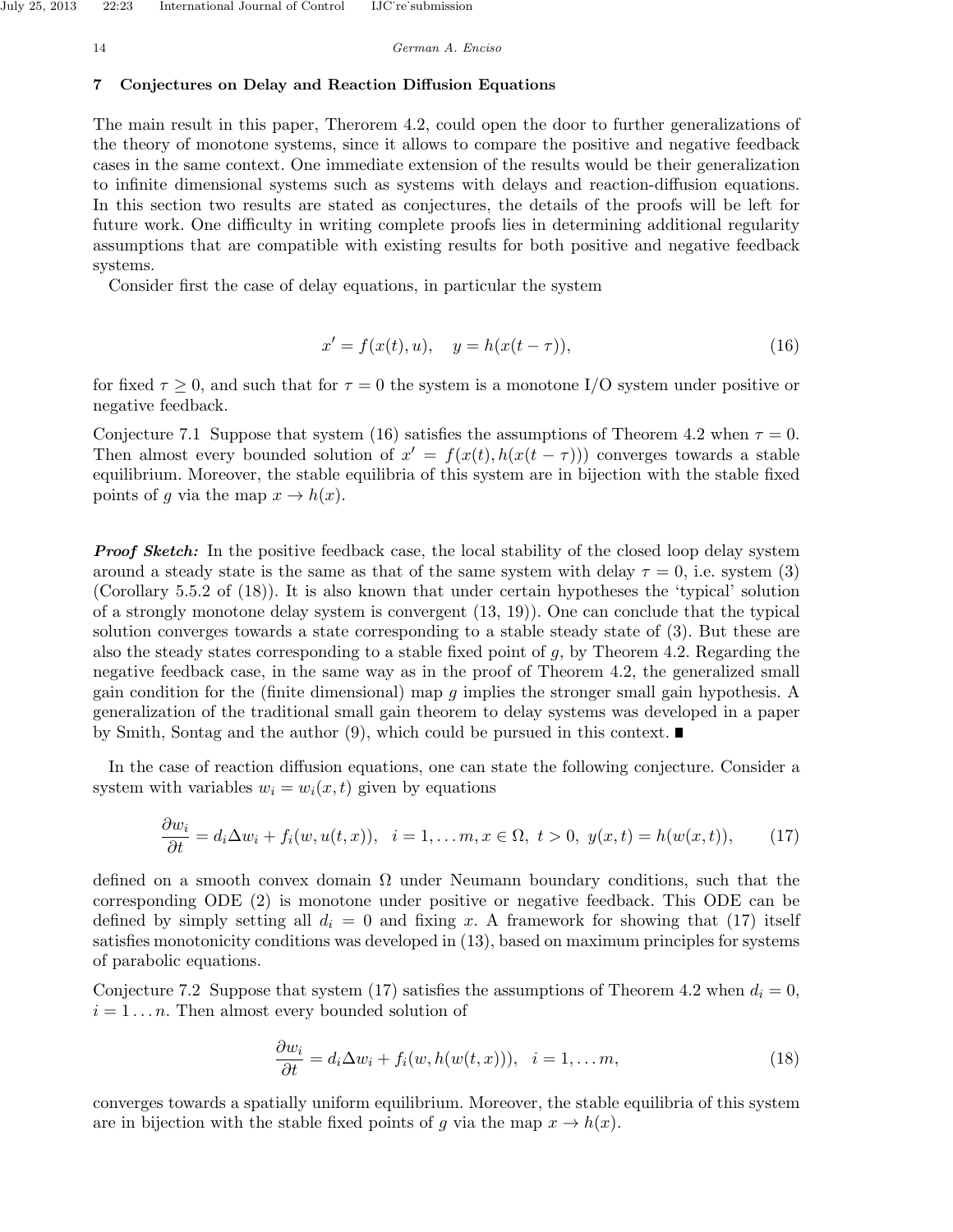### REFERENCES 15

**Proof Sketch:** It was shown in (13) that if an irreducible cooperative system

$$
\frac{\partial z_i}{\partial t} = d_i \Delta z_i + f_i(z), \quad i = 1, \dots m, t > 0,
$$
\n(19)

is defined on a smooth convex domain  $\Omega$  under Neumann boundary conditions, then the generic solution (in the sense of *prevalence*  $(13)$ ) converges towards a spatially uniform equilibrium. Here a system is understood as irreducible and cooperative if the corresponding ODE system (3) has these properties. Since such uniform equilibria are in bijective correspondence with the steady states of the ODE, determining the stable steady states of the ODE allows to determine the dynamics of the generic solution of an irreducible cooperative reaction diffusion system. In the negative feedback case, once again (9) develops a framework to prove the small gain theorem for cooperative reaction diffusion systems, which could be further generalized using GSGC as a hypothesis. Notice that the inputs are now functions of space and time, so that the I/O characteristic is infinite dimensional and does not immediately fit the framework of Section 3.

#### Acknowledgments

I would like to thank Eduardo Sontag and David Angeli for useful discussions and contributions on this subject. I would also like to thank the support of the National Science Foundation, under grants Nos. DMS-1122478 and UBM-112908.

## References

- [1] A.G. Akritas, E.K. Akritasa, and G.I. Malaschonokb. Various proofs of Sylvester's (determinant) identity. Math. Comp. Simul. 42(4-6):585-593, 1996.
- [2] D. Angeli and E.D. Sontag. Multi-stability in monotone input/output systems. Sys. Control Lett. 51:185-202, 2004.
- [3] D. Angeli and E.D. Sontag. Monotone control systems. IEEE Trans. Automat. Control, 48(10):1684-1698, 2003.
- [4] D. Angeli and E.D. Sontag. Oscillations in I/O monotone systems. IEEE Transactions on Circuits and Systems, Special Issue on Systems Biology, 55:166-176, 2008.
- [5] D. Angeli, P. de Leenheer, and E.D. Sontag. Graph-theoretic characterizations of monotonicity of chemical networks in reaction coordinates. J. Mathematical Biology, 61:581-616, 2010.
- [6] A. Berman and R.J. Plemmons. Nonnegative Matrices in the Mathematical Sciences. Academic Press, New York, 1979.
- [7] S.N. Chow and J.K. Hale, Methods of Bifurcation Theory. Springer, 1982.
- [8] G. Enciso, E. Sontag, Monotone systems under positive feedback: multistability and a reduction theorem, Systems and Control Letters 51(2):185-202, 2005
- [9] G. Enciso, H. Smith, E. Sontag, Non-monotone systems decomposable into monotone systems with negative feedback, Journal of Differential Equations, 224:205-227, 2006
- [10] G. Enciso, E. Sontag, Global attractivity, I/O monotone small-gain theorems, and biological delay systems, Discrete and Continuous Dynamical Systems 14:549- 578, 2006
- [11] G. Enciso, A dichotomy for a class of cyclic delay systems, Mathematical Biosciences 208:63- 75, 2007
- [12] G. Enciso, E. Sontag, Monotone Bifurcation Graphs. Journal of Biological Dynamics 2(2):121-139, 2008.
- [13] G. Enciso, M.W. Hirsch, and H.L. Smith. Prevalent behavior of strongly order preserving semiflows. Journal of Dynamics and Differential Equations 20(1):115- 132, 2008.